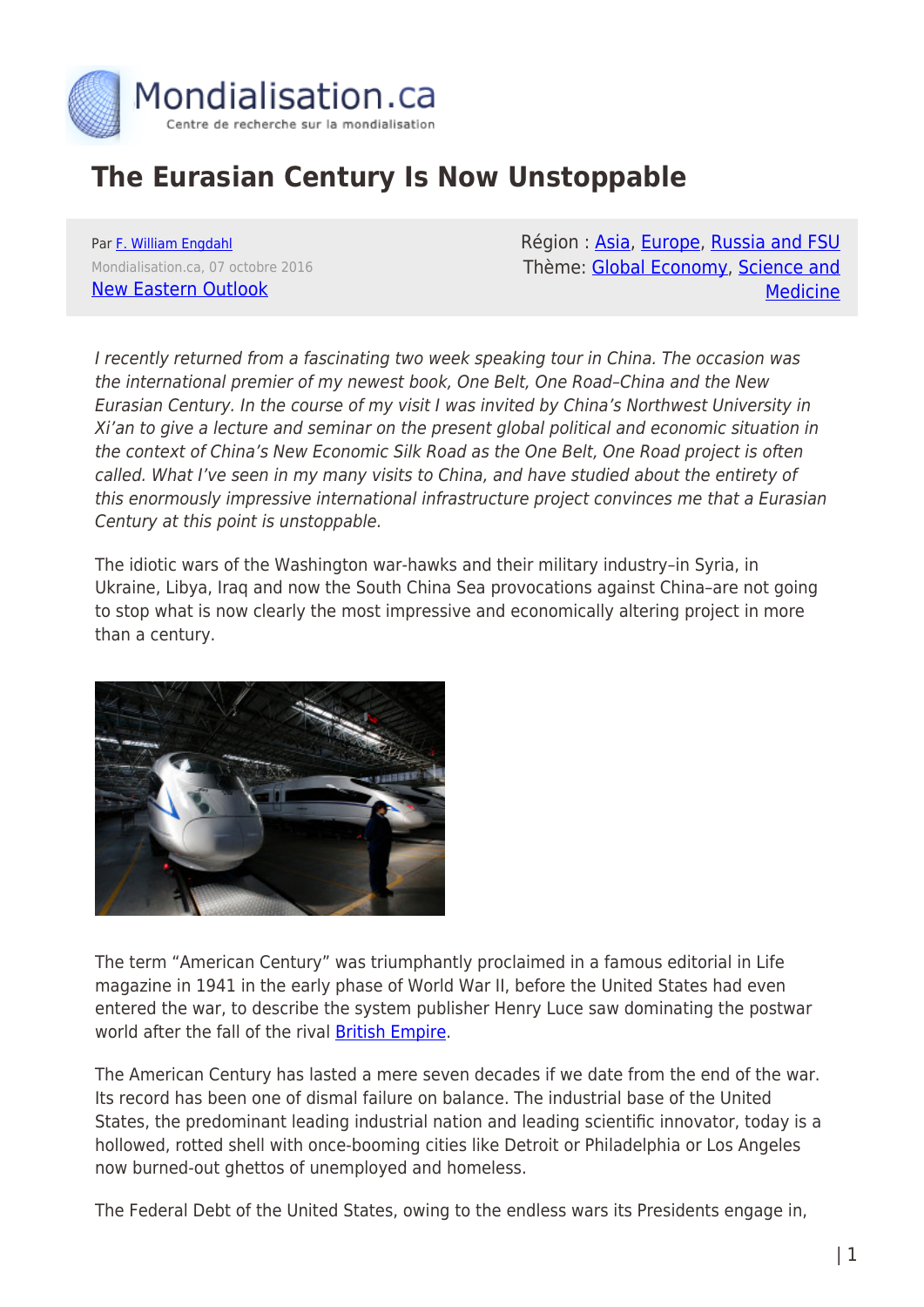as well as the fruitless bailouts of Wall Street banks and Government Sponsored Enterprises like Fannie Mae, is well over 103% of GDP at an astonishing \$19.5 trillion, or more than \$163,000 per taxpaying American and Washington is adding to the debt this year at near \$600 billion. Countries like China and Russia are moving away from subsidizing that debt at a record pace.

America's economic basic infrastructure–bridges, sewer and water treatment plants, electric grid, railways, highways–have been neglected for more than four decades for a variety of reasons. The American Society of Civil Engineers recently estimated that gross domestic product will be reduced by \$4 trillion between 2016 and 2025 because of lost business sales, rising costs and reduced incomes if the country continues to underinvest in its infrastructure. That is on top of the fact that they estimate the country at present urgently requires new infrastructure investment of \$3.3 trillion by the coming decade just to [renew.](https://www.ft.com/content/6aa759f8-16c0-11e6-b197-a4af20d5575e)

Yet US states and cities are not able to finance such an investment in the future in the present debt situation, nor is the debt-choked Federal Government, so long as a cartel of corrupt brain-dead Wall Street banks and financial funds hold America to ransom. This is the sunset for the American Century, a poorly disguised imperial experiment in hubris and arrogance by a gaggle of boring old patriarchs like David Rockefeller and his friends on Wall Street and in the military industry. It is the starkest contrast to what is going on to the east, across all Eurasia today.

Flowing the Thought to Transform

The Eurasian Century is the name I give to the economic emergence of the countries contiguous from China across Central Asia, Russia, Belarus, Iran and potentially Turkey. They are being integrally linked through the largest public infrastructure projects in modern history, in fact the most ambitious ever, largely concentrated on the 2013 initiative by Chinese President Xi Jinping called the One Belt, One Road initiative or OBOR. The project and its implications for Europe and the rest of the world economy have been so far greeted in the west with a stone silence that defies explanation.

It's been now three years that have transpired since then-new Chinese President Xi Jinping made one of his first foreign visits to Kazakhstan where he discussed the idea of building a vast, modern network of high-speed train lines crossing the vast Eurasian land space from the Pacific coast of China and Russia through Central Asia into Iran, into the states of the Eurasian Economic Union, principally Russia and potentially on to the select states of the European Union. That initial proposal was unveiled in detail last year by the National Development and Reform Commission (NDRC), China's economic planning organization, and the ministries of Foreign Affairs and Commerce.

It's a useful point to look now more closely at what has transpired to date. It reveals most impressive developments, more because the development process is creative and organic. The great project is no simple blueprint made by the Central Committee of the Communist Party of China and then simply imposed, top down, across the so-far 60 countries of Eurasia and South East Asia.

An international conference was recently held in Xi'an, origin of the ancient version of One Belt, One Road, namely the Silk Road. The purpose of the international gathering was to review what has so far taken place. It's fascinating, notably, in the care that's being taken by China to do it in a different way, as indications so far are, different from the way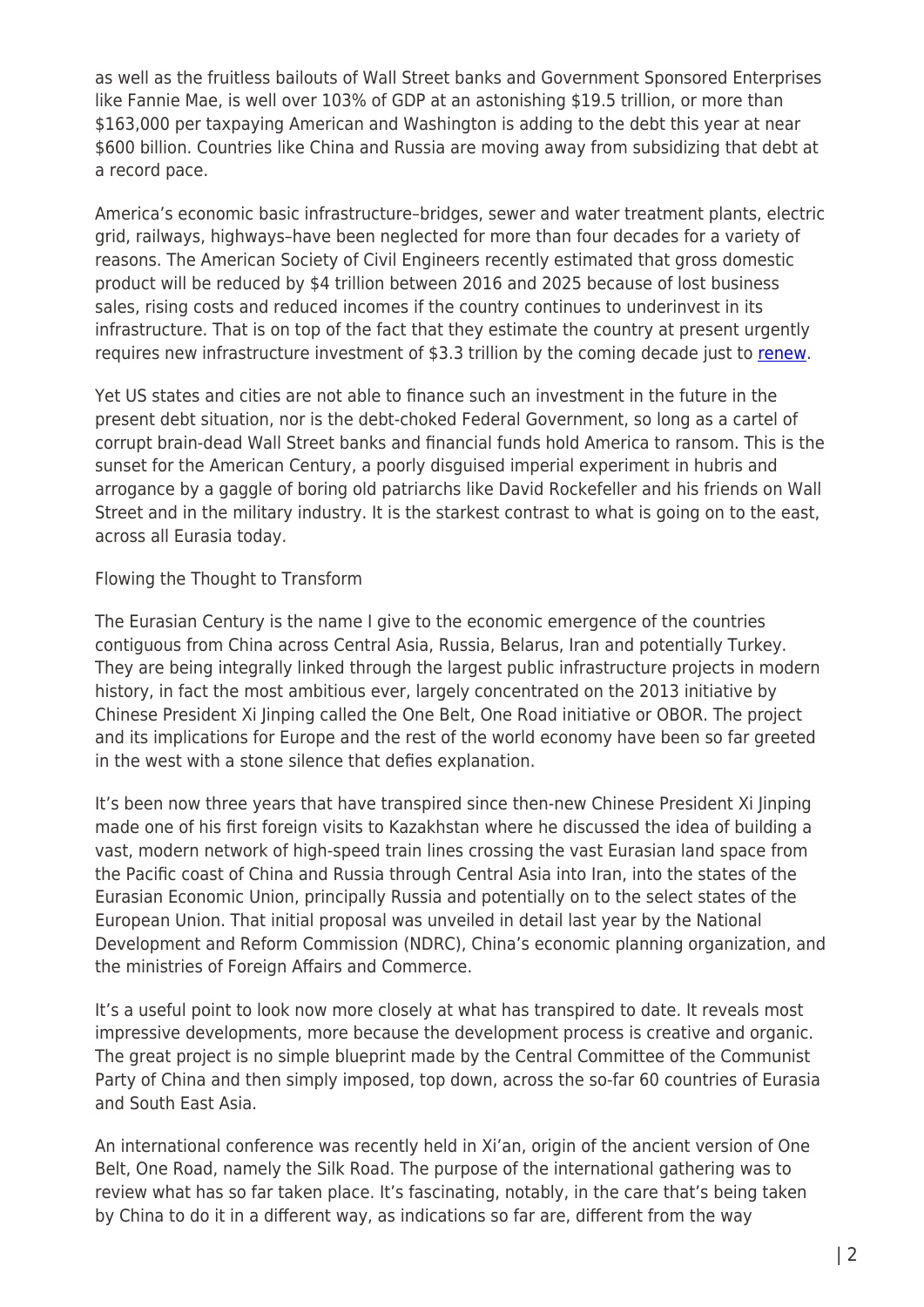American Robber Barons like Cornelius Vanderbilt, E.H. Harriman, Jay Gould or Russell Sage built rail monopolies and deluded and defrauded investors with railroad monopolies more than a century ago.

The seminar, titled the Belt and Road Initiative (BRI): Shared Memory and Common Development, on September 26th, brought together over 400 participants from more than 30 countries including government officials, universities, corporations, think tanks and media.

A key role is being played by Renmin University of China's Chongyang Institute for Financial Studies to identify progress and problems of the OBOR project. Their report in Xi'an presented principles underlying the OBOR international project: It adheres to the principles of the UN Charter; it is completely open for new participant nations to cooperate; it will follow market rules and seek mutual benefit of participating **countries**.

Those are noble words. What's more interesting is the flow process underway to realize such words and to build the mammoth game-changing infrastructure.

Notably, China's Xi Jinping decided to encourage input from sources other than the state central planning agency or the Communist Party for the complex OBOR. He encouraged creation of private and independent think-tanks to become a source of new creative ideas and approaches. Today there is a Chinese Think Tank Cooperation Alliance group coordinating efforts around OBOR headed by the dean of the Renmin University. In turn they partner with think tanks along the OBOR route including think tanks in Iran, Turkey, India, Nepal, Kazakhstan and other [countries](http://www.chinadaily.com.cn/opinion/2016-09/26/content_26901304.htm).

There will be two main routes of the OBOR. On land there are several routes or corridors in work. The Initiative will focus on jointly building what is being called a new Eurasian Land Bridge from China via Kazakhstan on to Rotterdam. Other OBOR land rail corridors include developing China-Mongolia-Russia, China-Central Asia-West Asia, China-Pakistan, Bangladesh-China-India-Myanmar, and China-Indochina Peninsula economic corridors.v This is huge.

It will build on international transport routes, relying on core cities along the OBOR route and using key economic industrial parks as "cooperation platforms." At sea, the Initiative will focus on jointly building smooth, secure and efficient transport routes connecting major sea ports along the "Belt and Road" including modern upgraded super port construction that will link present China ports at Haikou and Fujian with Kuala Lumpur's port in Malaysia at the Malacca Strait passage, Calcutta in India, Nairobi in Kenya and via the Suez Canal to Athens and beyond. Crucial is that land and sea parts of OBOR are seen as one whole circulatory system or flow of trade.

The OBOR Initiative will link key Eurasian ports with interior rail and pipeline infrastructure in a way not before seen

To date China has signed memoranda of understanding with 56 countries and regional organizations regarding OBOR. Since his initial proposal in 2013, President Xi Jinping has personally visited 37 countries to discuss implementation of OBOR. China Railway Group and China Communications Construction Company have signed contracts for key routes and ports in 26 countries. Power plants, electricity transmission facilities and oil and gas pipelines, covering 19 countries along the "Belt and Road" in some 40 energy projects have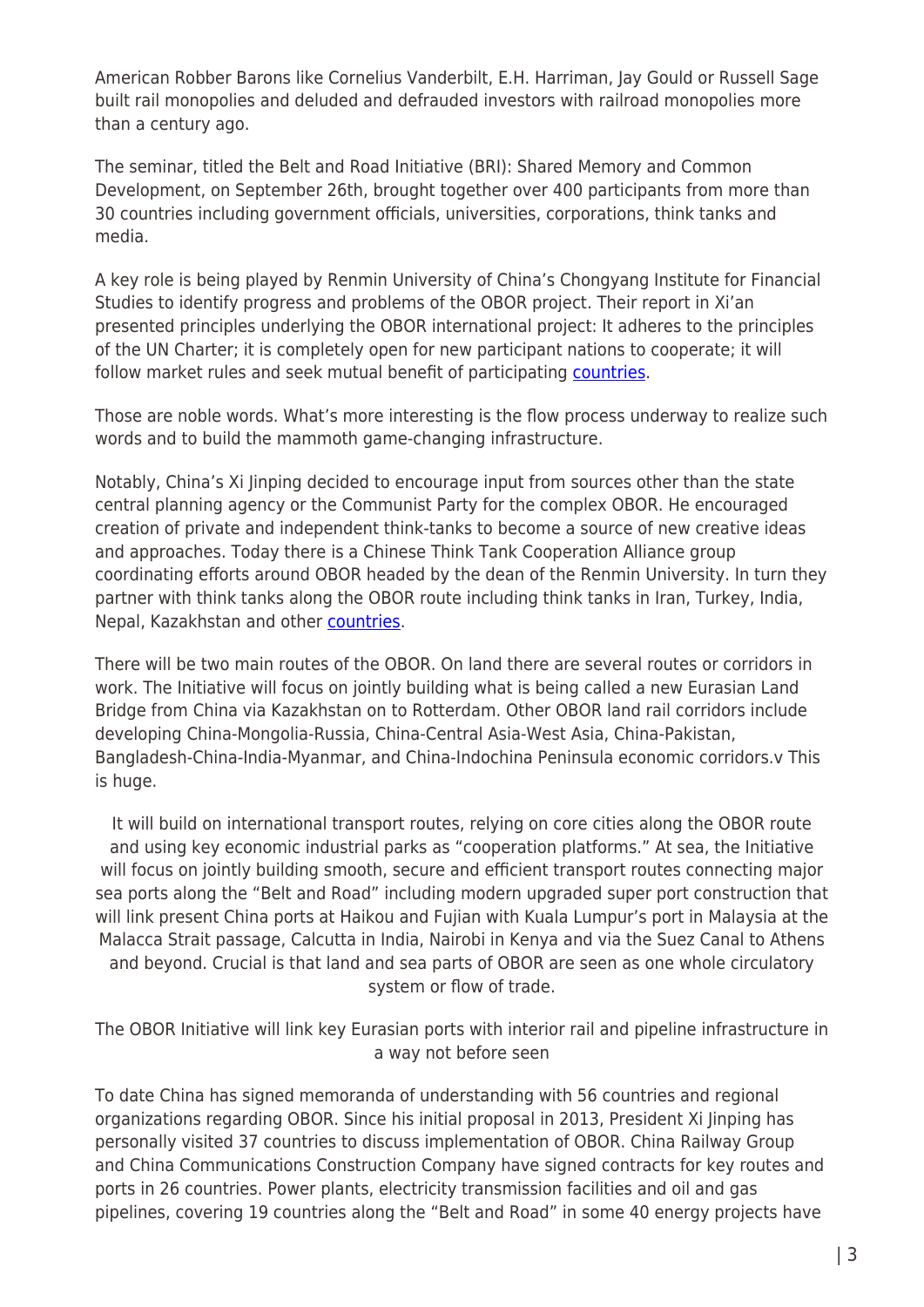begun. China Unicom, China Telecom and China Mobile are speeding up cross-border transmission projects in countries along the "Belt and Road" to expand international telecommunication [infrastructure](http://www.chinadaily.com.cn/opinion/2016-09/26/content_26901304.htm).

Already, taking the full sea and land routes of OBOR, some \$3 trillion of China trade since June 2013 has flowed over the route, more than a quarter of China's total trade volume. To date China has also invested more than \$51 billion in the countries along the present OBOR route. The new land rail routes will greatly reduce transportation costs across Eurasia, enable formerly isolated regions to connect efficiently to sea and land markets and ignite tremendous new economic growth across Eurasia.

The effects of the OBOR are already beginning to appear. Earlier this year an Iranian container ship arrived at Qinzhou Port in China with 978 containers from several countries along the 21st-Century Maritime Silk Road opening the first shipping route linking the Middle East and the Beibu Gulf or Gulf of Tonkin in Vietnamese. In February 2016 a container train with Chinese goods took only 14 days to complete the 5,900 mile (9,500km) journey from China's eastern Zhejiang province through Kazakhstan and Turkmenistan. That was 30 days shorter than the sea voyage from Shanghai to the Iranian port of Bandar Abbas, according to the head of the Iranian railway company. China and Iran, now formally part of the OBOR, have targeted bilateral trade, none in US dollars by the way, to exceed \$600 billion in the coming [decade.](https://www.rt.com/business/332631-china-iran-train-arrives/)

China is presently in negotiations with 28 countries China is in talks with 28 countries including Russia, on high-speed rail projects, China's train maker, China CNR reports.

It includes a major joint China-Russia \$15 billion high-speed Kazan to Moscow line. The 770 kilometers of track between Moscow and Russia's Tatarstan capital, Kazan, will cut time for the journey from 12 hours now to just 3.5 hours. China has agreed to invest \$6 billion in the project which would become a part of a \$100 billion high-speed railway between Moscow and Beijing.

Notably, for the new high-speed track being laid, China is developing a new generation of trains capable of reaching speeds of 400 kilometers per hour. And the new trains will solve the costly rail gauge switching problem between China rails and Russian. Trains in Russia run on a 1520mm track, compared to the narrower 1435mm track used in Europe and China. Jia Limin, the head of China's high-speed rail innovation program told China Daily that, "The train… will have wheels that can be adjusted to fit various gauges on other countries' tracks, compared with trains now that need to have their wheels changed before entering foreign [systems](http://www.construction-post.com/china-build-400kmh-train-russias-high-speed-railway/)." Given its strategy of building thousands of kilometers of highspeed railways and developing its domestic Chinese rail sock manufacture as well as other rail technology, China today is the world's leading producer of rail technology.

## Financing the moving

Impressive is that China has secured capital commitment for the OBOR from various sources including the China Development Bank, Export-Import Bank of China, the China-initiated Asian Infrastructure Investment Bank, the BRICS New Development Bank and other sources including its Silk Road Fund to finance the huge undertaking. The Silk Road Fund has posted \$40 billion to fund the OBOR projects. So far close to a quarter trillion US dollars of ready money and another half trillion in supranational institutional working capital is reasonably within [reach.](http://www.timesca.com/index.php/news/26-opinion-head/17131-railway-trans-eurasia-corridor-part-1)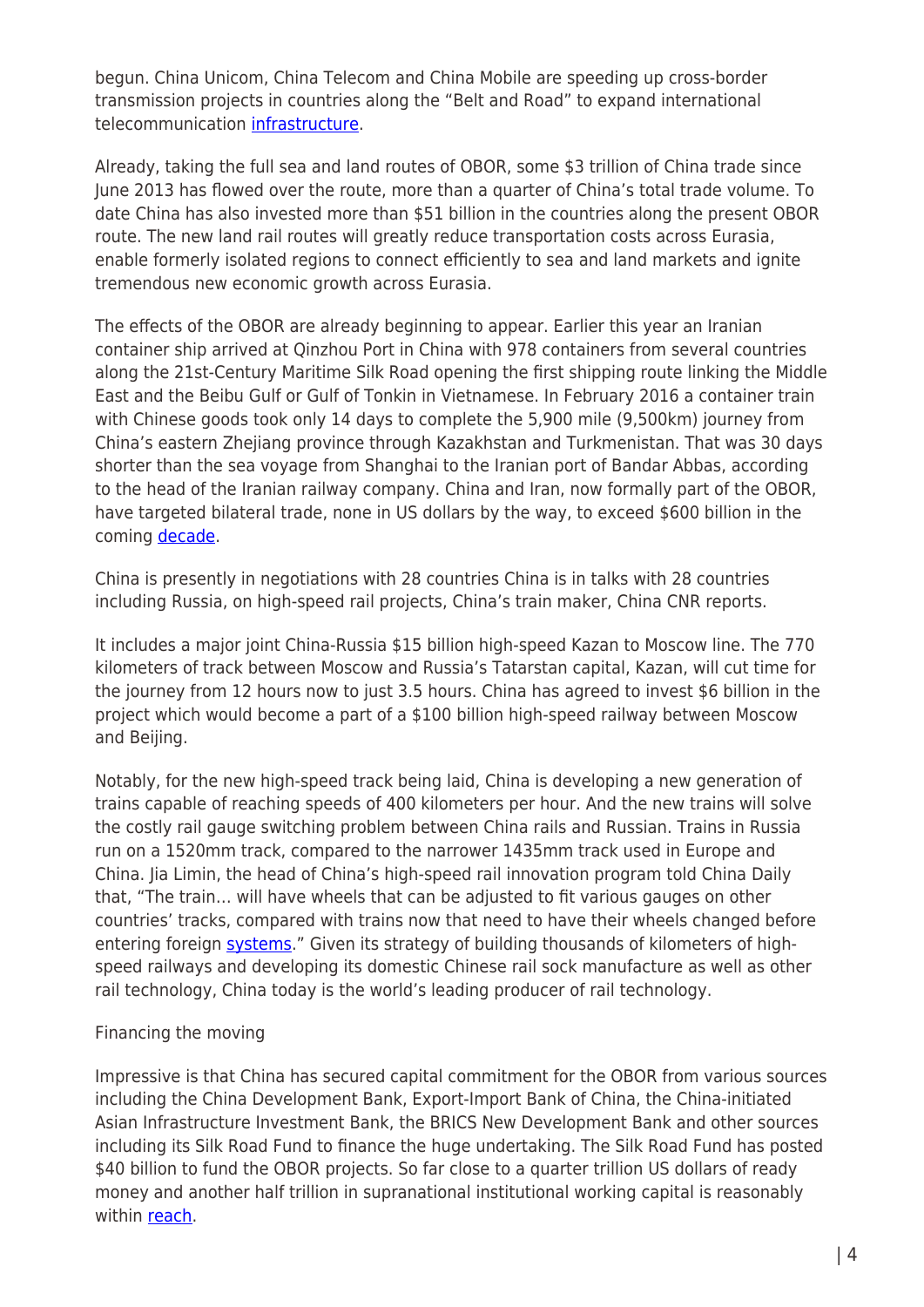The Western doomsday reports of China's economy going down the tubes are simply either self-serving propaganda of hedge funds or speculators or fed by lack of understanding of the profound transformation in the entire structure of not only China's but all Eurasia's economy through the One Belt One Road initiative. China is undergoing a major transformation from a cheap-labor screwdriver assembly nation to a high-value-added high-tech manufacturer.

## Geopolitical transformation

The One Belt, One Road initiative of Xi Jinping and the Eurasian partners, especially Russia, also has strategic dimensions of major import. The construction of new infrastructure corridors spanning across the Eurasian landmass in the form of highways, railways, industrial parks, and oil and gas pipelines, OBOR is connecting for the first time in the modern era landlocked regions of hinterland China and Russia and Central Asia republics with the sea ports. Linking key Eurasian industrial hubs to ports with efficient transportation will revolutionize connectivity of hinterland industrial products and raw materials of every kind. The Russian and Eurasian lands, including China, contain perhaps the richest untapped concentration of every raw material known.

The One Belt, One Road also includes oil and gas pipeline transportation corridors. In January 2015 the Myanmar-China Pipeline project, 2400 km long, was completed, linking Myanmar's deep-water port of Kyaukphyu on Maday Island in the Bay of Bengal with Kunming in Yunnan province in southeast China near Myanmar's border. It's a joint project of the China Development Bank and Myanmar Foreign Investment Bank. The new pipeline allows China to import up to 400,000 barrels a day of Middle East oil over a route 1100 km shorter than the previous Malacca Strait sea route, reducing time to reach the large industrial hub city of Kunming by 30%, major economic gains, and avoiding the strategic chokepoint of the Malacca Strait where the US Navy's Sixth Fleet [dominates.](http://www.forbes.com/sites/ericrmeyer/2015/02/09/oil-and-gas-china-takes-a-shortcut/#317282262d40)

Previously, 80% of Chinese oil and gas imports crossed the Malacca straits and were subject to US controls. Were the present escalating tensions between Washington and China over the South China Sea or other issues to escalate, China would be brought to her knees much like Japan prior to declaring war in 1941, when the USA embargoed her oil. A second pipeline brings natural gas from Qatar and Myanmar gas fields to [China](http://www.forbes.com/sites/ericrmeyer/2015/02/09/oil-and-gas-china-takes-a-shortcut/#317282262d40).

The OBOR includes oil and gas pipelines that reduce time and distance to imports of Middle East oil and gas

China will pay \$53 billion to Myanmar in pipeline royalties over 30 years. They will also invest \$25 million in schooling and other social development projects along the pipeline and 10% of the gas will stay in **[Burma](http://www.forbes.com/sites/ericrmeyer/2015/02/09/oil-and-gas-china-takes-a-shortcut/#317282262d40)**.

## Mackinder Outflanked?

The totality of the strategy behind Xi Jinping's Eurasian One belt, One Road rail, sea and pipeline initiative, which is moving quietly and impressively forward, is transforming the world geopolitical map. In 1904 a British geographer, Sir Halford Mackinder, a fervid champion of the British Empire, unveiled a brilliant concept in a speech to the London Royal Geographical Society titled the Geographical Pivot of History. That essay has shaped both British and American global strategy of hegemony and domination to the present. It was complemented by US Admiral Alfred Thayer Mahan's 1890 work, The Influence of Sea Power Upon History, which advocated "sea power," stating that nations with domination of the